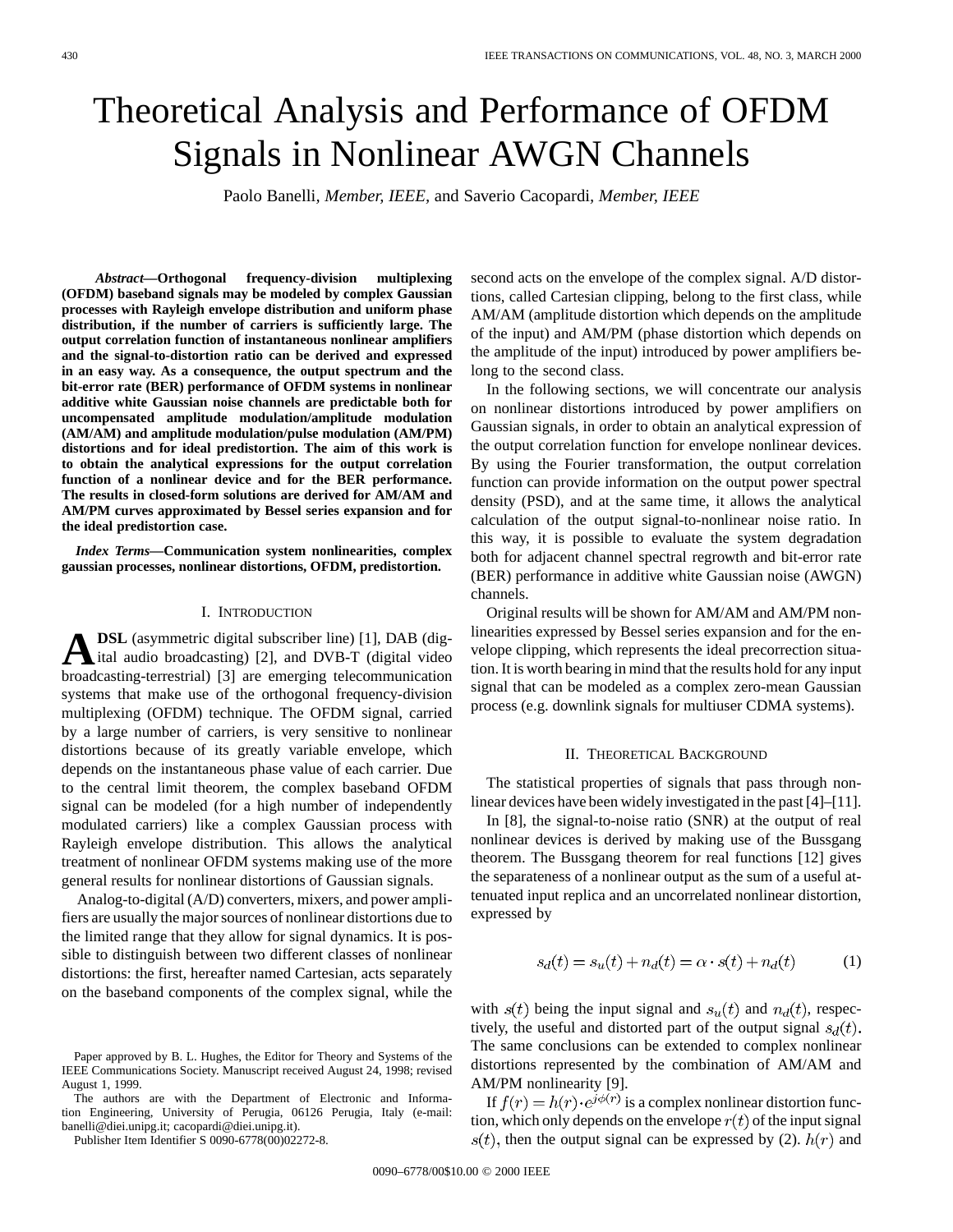

Fig. 1. Nonlinear device in AWGN channels.

 $\phi(r)$ , respectively, represent the AM/AM and the AM/PM nonlinearity, while  $g[\cdot]$  is the nonlinear input–output relationship, as pointed out in Fig. 1.

$$
s_d(t) = g[s(t)]
$$
  
=  $g[r(t)e^{j\theta(t)}]$   
=  $h[r(t)] \cdot e^{j[\theta(t) + \phi[r(t)]]}$   
=  $f[r(t)] \cdot e^{j\theta(t)}$ . (2)

The complex version of the Bussghang theorem allows expressing the output correlation function by (3).

$$
R_{s_d s_d}(\tau) = |\alpha|^2 \cdot R_{ss}(\tau) + R_{n_d n_d}(\tau). \tag{3}
$$

The complex  $\alpha$  attenuation coefficient of the useful component is given by

$$
\alpha = \frac{R_{S_d S}(0)}{R_{SS}(0)}
$$
  
= 
$$
\frac{E\{s_d^*(t)s(t)\}}{2\sigma^2}
$$
  
= 
$$
\frac{E\{f(r)r\}}{2\sigma^2}
$$
  
= 
$$
\frac{1}{2\sigma^2} \int_0^\infty f(r) \cdot r \cdot p(r) dr
$$
 (4)

where  $R_{S_dS}(\tau)$  denotes the complex input–output cross-correlation function,  $f(r)$  represents the nonlinear distorting function,  $2\sigma^2$  the input signal power,  $p(r)$  the Rayleigh probability density function (pdf) of the input envelope, and  $E\{\cdot\}$  the statistical expectation operator.

It is thus possible to compute the output signal-to-nonlinear noise ratio as the power ratio between the two uncorrelated output components by the following expression:

$$
(\text{SNR})_d = \frac{R_{s_u s_u}(0)}{R_{n_d n_d}(0)}
$$
  
= 
$$
\frac{|\alpha|^2 \cdot R_{ss}(0)}{R_{s_d s_d}(0) - |\alpha|^2 \cdot R_{ss}(0)}
$$
  
= 
$$
\frac{|\alpha|^2 \cdot 2\sigma^2}{R_{s_d s_d}(0) - |\alpha|^2 \cdot 2\sigma^2}
$$
(5)

However, (5) is not the correct expression of the signal-tononlinear noise ratio that degrades the system performance, because the nonlinear distortion noise  $n_d(t)$  is distributed over a wider bandwidth than the signal  $s(t)$ . Moreover, this approach does not permit derivation of the output correlation function and the PSD for the output signal. Different approaches may be used to compute the output correlation function for nonlinear distortions of Gaussian input signals, including the direct method, the transform method, or the derivative method [10], [11]. In this paper, we employ the direct method, based on the classical definition of the output correlation function, by which (see Appendix I) it is possible to prove for any  $f(r)$  nonlinear distortion function that expression (2) can be reduced to

$$
R_{s_d s_d}(\tau) = \sum_{n=0}^{\infty} c_n \left[ \frac{R_{ss}(\tau)}{2\sigma^2} \right]^{2n+1}
$$
  
=  $\frac{c_0}{(2\sigma^2)} R_{ss}(\tau) + \sum_{n=1}^{\infty} c_n \left[ \frac{R_{ss}(\tau)}{2\sigma^2} \right]^{2n+1}$  (6)

with  $c_n$  expressed by

$$
c_n = \frac{1}{2\sigma^2} \frac{1}{n+1} \left\| \int_{D(r)} f(r) \cdot \frac{r^2}{\sigma^2} \cdot e^{r^2/2\sigma^2} \cdot L_n^{(I)}\left(\frac{r^2}{2\sigma^2}\right) dr \right\|^2 \quad (7)
$$

where  $D(r) = \{r: 0 \le r \le \infty\}$  is the domain of integration and  $L_n^{(k)}(x)$  is the Laguerre function expressed by

$$
L_n^{(k)}(x) = \frac{x^{-k}e^x}{n!} \left(\frac{d}{dx}\right)^n (x^{n+k} \cdot e^{-x}).
$$
 (8)

Expressions (6) and (7) were also derived in [5] in relation to the decomposition of nonlinear outputs as sum of uncorrelated terms. The application of (6) and (7) to nonlinear distortion of an OFDM signal proposed in this paper is new, as well as the closed form solution of the integral in (7) when the nonlinear distortion  $f(r)$  is expressed by Bessel series expansion or when it is reduced to the soft-limiting of the signal envelope.

It is noteworthy that expression (6) represents the expansion of expression (3), with  $c_0/2\sigma^2$  equal to the  $|a|^2$  attenuation of the useful signal power and the series representing the correlation function  $R_{n_d n_d}(\tau)$  for the nonlinear distortion noise. This expression has a simple physical interpretation. In fact, the Fourier transform of the  $n$ th term in the series represents the part of the output PSD  $S_{s_d s_d}(v)$  obtained by a  $(2n + 1)$ th convolution of the input PSD with itself, as in the case of a deterministic signal spectrum at the output of an odd nonlinearity, and expressed by

$$
S_{s_d s_d}(v) = \text{FT}\{R_{s_d s_d}(\tau)\}\
$$

$$
= \alpha^2 S_{ss}(v) + S_{n_d n_d}(v)
$$

$$
= \frac{c_0}{(2\sigma^2)} S_{ss}(v) + \sum_{n=1}^{\infty} \frac{c_n}{(2\sigma^2)^{2n+1}}
$$

$$
\cdot [S_{ss}(v) \otimes_1 \cdots \otimes_{2n+1} S_{ss}(v)] \tag{9}
$$

where  $\text{FT}\{\cdot\}$  is the Fourier transform operator and v the frequency variable.

#### III. OFDM PERFORMANCE IN NONLINEAR AWGN CHANNEL

The uncoded system performance in AWGN channels is generally expressed by

$$
SER = P_{\rm err}(SNR)
$$
 (10)

where SNR is the signal-to-noise ratio at the receiver input. The SNR is related to the  $E_b/N_0$  ratio by the following expression:

$$
\text{SNR} = n_{\text{bit}} \cdot \frac{E_b}{N_0} \tag{11}
$$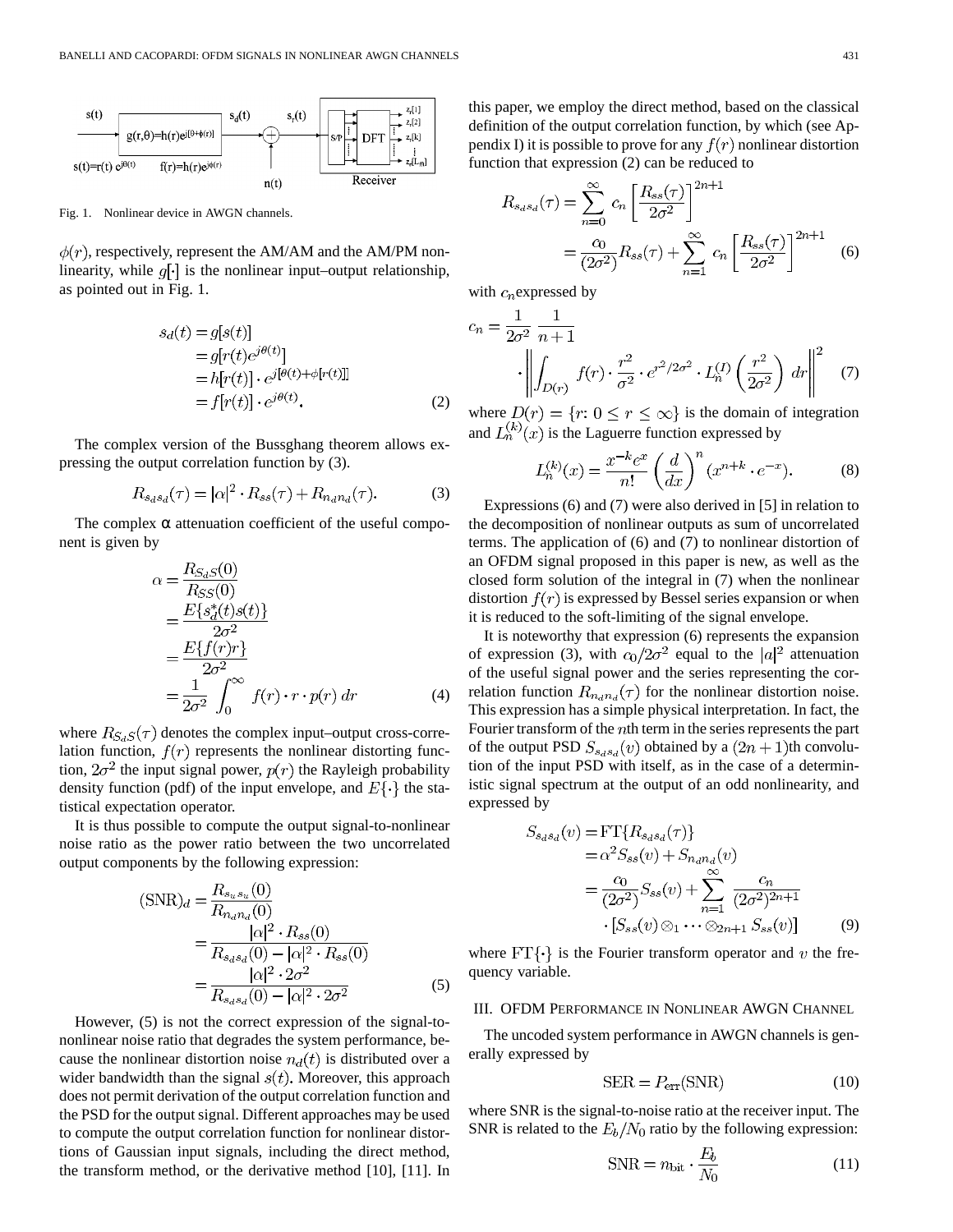

Fig. 2. Equivalent nonlinear AWGN channels for Gaussian signal.

where  $E_b$  is the energy per bit in a symbol period,  $N_o$  is the PSD of a white Gaussian noise and  $n_{\text{bit}}$  are the bits per symbol transmitted. The complex baseband samples of an OFDM signal transmitted during an OFDM symbol duration  $T_b = L_{\text{fft}} T_s$  is expressed by (12) [13] where  $z[k] = ak + jb_k$  represents the unmodulated complex information symbols,  $\omega_k = k/T_b$  the angular frequency of the  $k$ th carrier, and  $L_{\text{fft}}$  the number of carriers.

$$
s[m] = s(mT_s)
$$
  
=  $\sum_{k=0}^{L_{\text{fft}}-1} z[k] e^{j\omega_k m T_s}$ ,  $m = 0, \dots, L_{\text{fft}} - 1.$  (12)

The symbols  $z[k]$  transmitted over each carrier are mapped on a complex domain (M-QAM, M-DPSK, M-FSK) which is imposed by the application (DAB, DVB-T, WLAN, ADSL, etc).

The complex signal received through the nonlinear AWGN channel represented in Fig. 2 is expressed by

$$
s_r(t) = s_d(t) + n_r(t)
$$
  
=  $s_u(t) + n_d(t) + n_r(t)$   
=  $\alpha \cdot s(t) + n_d(t) + n_r(t)$ . (13)

The symbols received on the  $k$ th carrier are expressed, after the discrete Fourier transform (DFT) processing, by

$$
z_r[k] = \sum_{m=0}^{L_{\text{fft}}-1} s_r(m_s) \cdot e^{-j(2\pi/L_{\text{fft}})mk}
$$
  
=  $\alpha \cdot z[k] + \sum_{m=0}^{L_{\text{fft}}-1} [n_d(mT_s) + n_r(mT_s)] \cdot e^{-(2\pi/L_{\text{fft}})mk}$   
=  $\alpha \cdot z[k] + e_{n_d}[k] + e_{n_r}[k]$   
=  $\alpha \cdot z[k] + e_n[k].$  (14)

The  $\alpha z[k]$  term in (14) is the useful one (i.e., the undistorted data) when the phase of the  $\alpha$  complex coefficient is opportunely compensated at the receiver. This common phase rotation introduced on the constellation of each carrier by the AM/PM curve (through the  $\alpha$  coefficient) is not influent in DAB systems because they make use of a differential phase modulation like  $\pi/4$ shifted-DQPSK. The  $e_{n_d}[k]$  and  $e_{n_r}[k]$  terms, obtained by DFT of the distortion noise contribution  $n_d(mT_s)$  and of the AWGN contribution  $n_r(mT_s)$ , are two uncorrelated noise contributions that distort the received symbols. The  $e_{n_d}[k]$  contribution is obtained by linear combination of samples of a stationary process. It can be modeled as a complex Gaussian process, because of the central limit theorem, if the number of the distortion errors that occurs in the time-domain during the  $T_b$  duration of each OFDM symbol is high enough. In this sense, the  $e_{n_d}[k]$  distortion affects the constellation mapped over each carrier, in the same way as the Gaussian noise term  $e_{n_r}[k]$  obtained by DFT of the thermal Gaussian noise of the receiver [14]. As a consequence, the system performance of an OFDM system can be derived, making use of the same relation used for AWGN channels with the attention of redefining the effective SNR at the receiver input taking into account the nonlinear distortion noise contribution. The nonlinear distortion noise is uncorrelated with the thermal noise; they can be added in power to estimate the BER performance by (10).

$$
P_{e_n}[k] = E\{e_n[k] \cdot e_n^*[k]\}
$$
  
=  $L_{\text{act}} \cdot S_{nn} \left(\frac{k}{T_b}\right)$   
=  $L_{\text{act}} \cdot S_{n_d n_d} \left(\frac{k}{T_b}\right) + L_{\text{act}} \cdot S_{n_r n_r} \left(\frac{k}{T_b}\right).$  (15)

J

It is easy to show (see Appendix IV), by means of (14) that the noise power term  $P_{\epsilon_n}[k]$  and the useful power term  $P_{z_n}[k]$ are expressed, for each carrier, by (15) and (16).

$$
P_{z_u}[k] = |\alpha|^2 \cdot E\{z[k] \cdot z^*[k]\} = |\alpha|^2 \cdot L_{\text{act}} \cdot S_{ss}\left(\frac{k}{T_b}\right) \quad (16)
$$

where  $S_{n_a n_a}(v)$ ,  $S_{n_r n_r}(v)$ , and  $S_{ss}(v)$  represent the PSD of the corresponding signals,  $L_{\text{act}}$  represents the number of the switched-on carriers within the total,  $L_{\text{fft}}$  carriers and  $(L_{\text{fft}} L_{\text{act}}$ ) are the switched-off carriers which represent the guard band of the OFDM system. The two powers expressed by (15) and  $(16)$ , respectively, represent the sampling on the  $k$ th carrier position of the PSD of the noise terms  $n_r(t)$  and  $n_d(t)$  and of the useful term  $s(t)$  in (13).

From the above consideration, it should be clear that the BER performance of the  $k$ th subchannel associated to the  $k$ th carrier of the OFDM signal depends both on the nonlinear distortion noise and on the thermal noise. The SNR at the receiver for the  $k$ th carrier, after the FFT processing, is generally defined as the power ratio between the received signal  $z[k]$  and the thermal noise  $n_r[k]$ . This SNR will be named "apparent" in the following because it is not the only one that influences the performance. It is, however, the measurable one at the receiver and consequently the one in respect of which the BER is generally sketched and the one that is imposed in the simulations.

 $(SNR)_{\text{eff}}$  is the effective SNR that establishes the performance at the receiver in presence of nonlinear distortions, and it is defined as the power ratio between the useful signal  $z_u[k]$ and the total noise  $e_n[k]$ , after the FFT processing. (SNR) $_{nl}$  is the power ratio at the receiver in absence of the thermal noise, and it is defined as the power ratio between the useful signal  $z_u[k]$  and the nonlinear noise  $e_{nl}[k]$ . The above quantities are expressed in the  $(17)$ – $(19)$  for the generic *k*th carrier of the OFDM system.

$$
[(SNR)_{nl}]_k = \frac{P_{z_u}[k]}{P_{e_{nl}}[k]}
$$
  
= 
$$
\frac{|\alpha|^2 \cdot P_z[k]}{P_{e_{nl}}[k]}
$$
  
= 
$$
\frac{c_0^2}{2\sigma^2} \frac{S_{ss} \cdot \left(\frac{k}{T_b}\right)}{S_{n_d n_d} \left(\frac{k}{T_b}\right)}
$$
(17)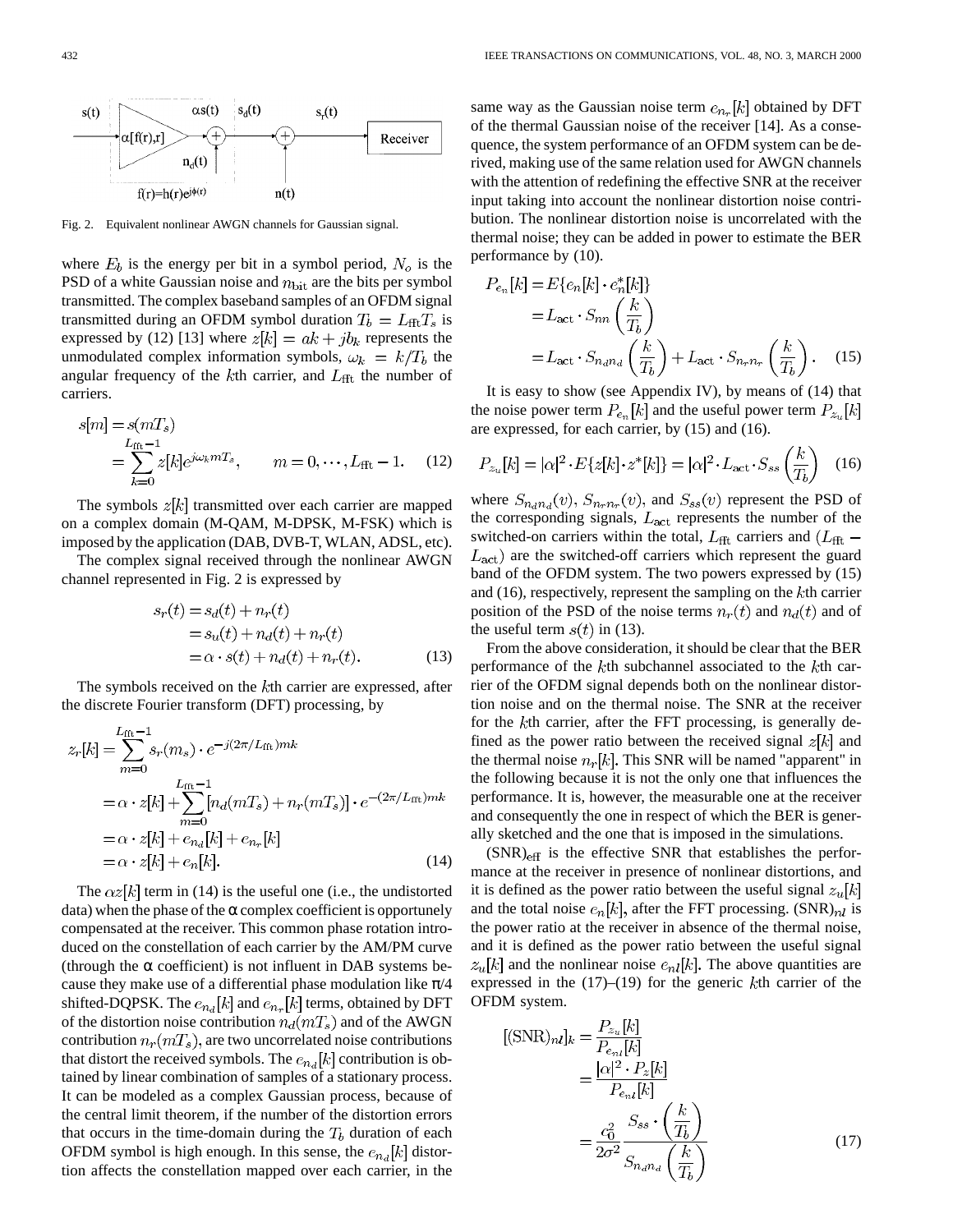$$
[(SNR)_{app}]_k = \frac{P_{Z_d}[k]}{P_{e_{nr}}[k]}
$$
  
= 
$$
\frac{P_{Z_u}[k] + P_{e_{nd}}[k]}{P_{e_{nr}}[k]}
$$
  
= 
$$
\frac{S_{s_d s_d} \left(\frac{k}{T_b}\right)}{N_0}
$$
  
= 
$$
\frac{|\alpha|^2 S_{ss} \left(\frac{k}{T_b}\right) + S_{n_d n_d} \left(\frac{k}{T_b}\right)}{N_0}
$$
 (18)

$$
[(SNR)_{\text{eff}}]_k = \frac{P_{z_u}[k]}{P_{e_{nr}}[k] + P_{e_{nd}}[k]}
$$
  
= 
$$
\frac{P_{z_u}[k]}{P_{z_u}[k] + P_{e_{nd}}[k]} + P_{e_{nd}}[k]
$$
  
= { [(SNR)\_{\text{app}}]\_k^{-1} + [1 + [(SNR)\_{\text{app}}]\_k^{-1}]}  
 \cdot [(SNR)\_{nl}]\_k^{-1} }^{-1}. \qquad (19)

 $P_x$  and  $S_{xx}$  are used to indicate respectively the power and the PSD of the 'x' signal. The calculation of the above quantity depends on the  $f(r)$  nonlinearity by (6) and (7).

The uncoded error probability of (10) can be derived for a DAB system bearing in mind that the symbol-error rate (SER) for a single-carrier  $\pi/4$  Sshifted-DQPSK mapping in the AWGN channel is expressed by [21]

$$
SER = Q_m^{(1)}(a, b) - 0.5 \cdot I_0(a \cdot b) \cdot e^{-0.5 \cdot (a^2 + b^2)}
$$

$$
Q_m^{(10)}(a, b) = e - 0.5 \cdot (a^2 + b^2) + \sum_{k=0}^{\infty} \left(\frac{a}{b}\right)^k I_k(ab)
$$

$$
a = \sqrt{(1 - \sqrt{0.5} \cdot \text{SNR})}
$$

$$
b = \sqrt{(1 + \sqrt{0.5}) \cdot \text{SNR}}
$$
(20)

where  $Q_m^{(1)}(a, b)$  is the first-order Marcum function and  $I_k(x)$  is the kth-order modified Bessel function. In multicarrier systems like DAB, the mean BER for all the carriers is obtained by

$$
BER = \frac{SER}{n_{\text{bit}}} = \frac{1}{2 \cdot L_{\text{data}}} \sum_{k=1}^{L_{\text{data}}} (SER)_k \tag{21}
$$

which represents the average of the BER values calculated on  $L_{\text{data}}$ , the carriers (with  $L_{\text{data}} \langle L_{\text{act}} \rangle$  / which are used to transmit data. The values of  $(SER)_k$  for each carrier, in presence of nonlinear distortions, is calculated by (20), making use of (19) to express the effective SNR that establishes the system performance.

## IV. NONLINEAR AMPLIFIERS AND IDEAL PREDISTORTION

In this section, we are interested in obtaining an easily manageable expression for the  $c_n$  coefficients of (7) when  $f(r)$ represents the nonlinear distortion introduced by an instantaneous power amplifier with and without ideal predistortion. The Bessel series expansion is a typical representation [15]–[18] of the  $f(r)$  function for the power amplifier that introduces nonlinear distortions, as expressed in (22) or (B.1)

$$
f(r) = h(r)e^{j\phi(r)}
$$
  
= 
$$
\sum_{m=0}^{L} b_m J_1 \left( \frac{(2m-1)\pi}{R_{\text{max}}} \cdot r \right)
$$
  
= 
$$
\sum_{m=0}^{L} b_m J_1 \left( \beta(m,\gamma) \frac{\sqrt{\gamma}}{A} r \right)
$$
(22)

with  $h(r)$  and  $\phi(r)$ , respectively, the AM/AM and the AM/PM distortion curves. The  $b_m$  coefficients can be derived by fitting procedures on the measured data [16]. The  $\gamma$  term in (22) is the input-backoff and represents the ratio between the input saturation power and the input mean power as expressed by (23), where  $\vec{A}$  is the input amplitude of the maximum amplifier output power and  $2\sigma^2$  is the signal input power.

$$
\gamma = \frac{A^2}{2\sigma^2}.\tag{23}
$$

The  $c_n$  coefficients are obtained by substituting (22) in (7) and are expressed by (24).

$$
c_n = \frac{1}{n!(n+1)!}
$$

$$
\left\| \sum_{m=0}^{L} b_m \cdot \left[ \frac{\beta(m,\gamma)}{2} \right]^{2n+1} \cdot e^{-[\beta(m,\gamma)/2]^2} \right\|^2.
$$
 (24)

The  $c_n$  coefficients depend on the  $f(r)$  nonlinearity, through the  $b_m$  coefficients of the Bessel expansion (22), and on the  $\gamma$ input-backoff, through the  $\beta(m, \gamma)$  coefficients (see Appendix II). The Bessel series expansion of the complex nonlinear characteristic of a power amplifier allows to correctly represent almost any kind of amplifier, by using an appropriate number of  $b<sub>m</sub>$  coefficients to make the fitting error as low as possible. The Saleh model [19] is another typical representation of the complex nonlinear function of a power amplifier. This model has gained a lot of popularity because it represents the complex nonlinear function by an easier analytical notation as expressed by (25)

$$
h(r) = \frac{\alpha_h r}{1 = \beta_h r^2}, \qquad \phi(r) = \frac{\alpha_\phi r^2}{1 + \beta_\phi r^2} \tag{25}
$$

or equivalently

$$
f(r) = h(r)e^{j\phi(r)} = \frac{\alpha_r r}{1 + \beta_r r^2} + j\frac{\alpha_i r}{1 + \beta_i r^2}
$$
 (26)

where only four coefficients are needed to fit the complex nonlinear function of the amplifier by minimizing the root-meansquare error. Compared to the Bessel series expansion, the Saleh model can be applied to a narrower class of amplifiers, characterized by regular shapes of the AM/AM and AM/PM curves like the ones of typical TWT's (traveling waves tubes). Nevertheless, the approach presented in this paper does not depend on the amplifier model. As a consequence, if the Saleh model is used to represent the amplifier, the  $c_n$  coefficients can be derived by substituting (25) or (26) in (7). Unfortunately, an analytical solution of such integral is not available at this moment, and consequently it must be numerically evaluated.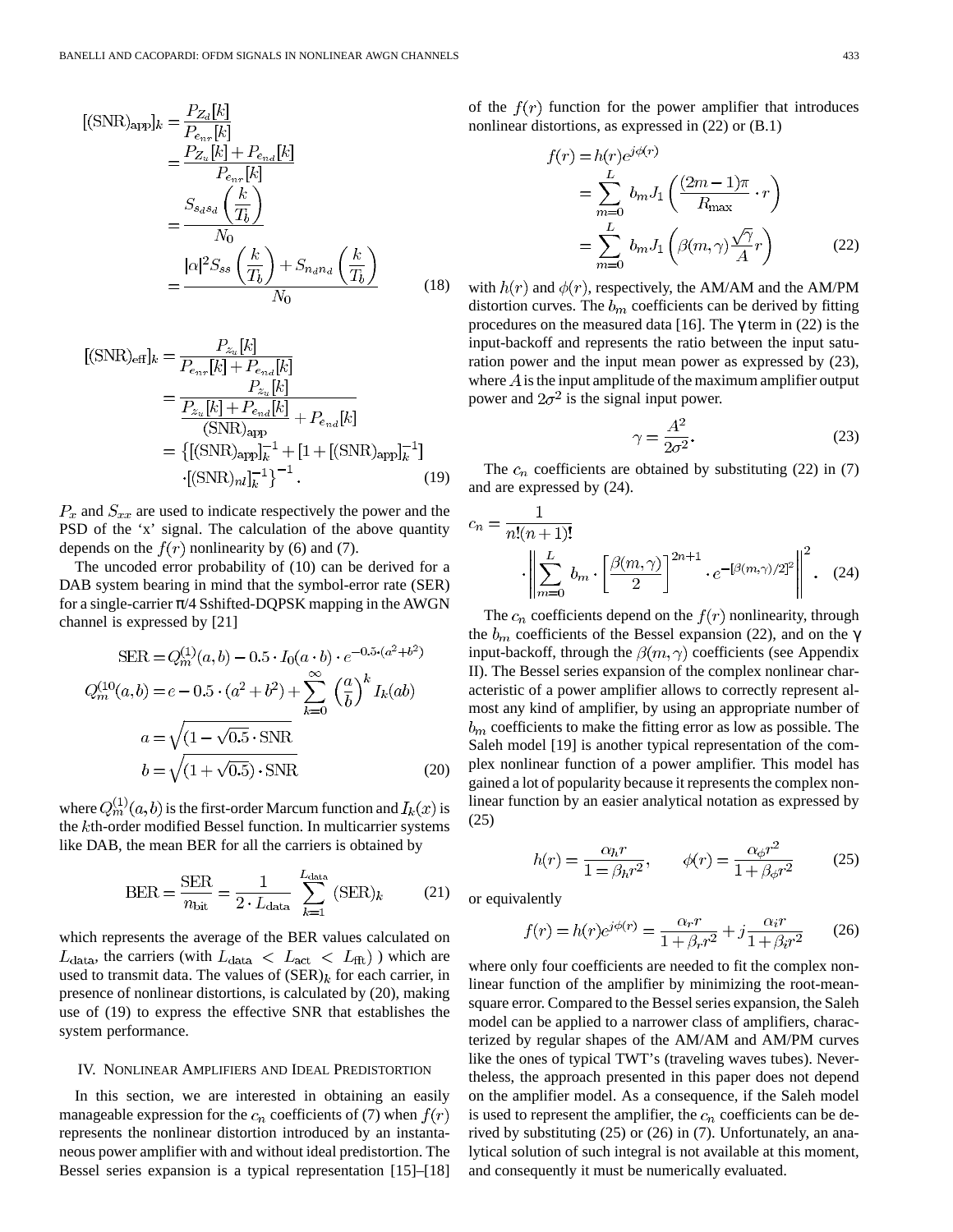Otherwise,  $f(r)$  is reduced to a real function expressed by (27) if the RF amplifier is ideally predistorted

$$
f(r) = h(r) = \begin{cases} r, & r \le A \\ A, & r > A. \end{cases}
$$
 (27)

In fact, the AM/PM can be completely cancelled by an ideal predistorter, while the AM/AM can only be inverted as far as the saturation power. In this case, the ideally predistorted amplifier exhibits a residual AM/AM that acts as a soft-limiter on the input envelope [16]. In this situation, it is possible to express the  $c_n$  coefficients by means of an exact expression, through the following relations [(28)] (see Appendix III) where erfc(x) is the complementary error function, that is erfc(x)  $\equiv 1 - (2/\sqrt{\pi}) \int_0^x e^{-t^2} dt$ .

$$
c_0 = 2\sigma^2 \cdot \left[ 1 - e^{-\gamma} + \frac{1}{2}\sqrt{\pi \cdot \gamma} \cdot \text{erfc}(\sqrt{\gamma}) \right]^2
$$
  
\n
$$
c_1 = \frac{1}{2} \left[ \frac{1}{2}\gamma \cdot e^{-\gamma} + \frac{1}{4}\sqrt{\pi \cdot \gamma} \cdot \text{erfc}(\sqrt{\gamma}) \right]^2
$$
  
\n
$$
c_n = \frac{1}{n!(n+1)!} \left[ \left( \frac{(2n)!}{2^{2n}n!} - \sum_{i=0}^{n-2} d_{i,n} \gamma^{i+1} \right) \gamma e^{-\gamma} + \frac{(2n)!}{2^{2n+1}n!} \sqrt{\pi \gamma} \text{erfc}(\sqrt{\gamma}) \right]^2, \qquad n = 2, \dots, \infty.
$$
  
\n(28)

The coefficients in (28) are recursively obtained by (29) (see Appendix III)

$$
\begin{cases}\np_{0,n} = \frac{(n+1)!}{2}, & i = 0 \\
p_{i,n} = p_{i-1,n-1} + (n+1)p_{i,n-1}, & i = 1, \dots, n-2\n\end{cases}
$$
\n
$$
\begin{cases}\nq_{0,n} = \frac{1}{3} \left[ \frac{(n+1)!}{2} - \frac{(2n)!}{2^{2n-1} \cdot n!} \right], & i = 0 \\
q_{i,n} = \frac{1}{3} (p_{i,n} - 2q_{i-1,n}), & i = 1, \dots, n-2\n\end{cases}
$$
\n
$$
d_{i,n} = \frac{1}{i!} \sum_{p=1}^{n-2} q_{p,n} \left[ \sum_{m=1}^{i} (-1)^m \binom{i}{m} m^p \right],
$$
\n
$$
i = 0, \dots, n-2.
$$
\n(29)

The first values of the  $d_{i,n}$  coefficient in (29) are outlined in Table I.

## V. SIMULATION RESULTS

The performance comparison between analytical results and computer simulation is demonstrated in this section, as a confirmation of the analytical approach. The DAB system has been chosen as a reference, but the conclusions are extensible to any OFDM system as long as the  $L_{\text{fft}}$  size is large enough to satisfy the Gaussian signal assumption. The DAB, as with most OFDM systems, uses a cyclic extension of the inverse fast Fourier transform output in order to compensate for multipath at the receiver. This aspect is not considered in our analysis estimating the OFDM PSD because it does not impact on the system performance in nonlinear AWGN channels. In the simulation approach, the PSD was estimated, by means of periodogram, as the average of the PSD (calculated by DFT) of each interpolated (by four) OFDM block. As a consequence, each OFDM

TABLE I FIRST VALUES OF THE RECURSIVE COEFFICIENTS



Fig. 3. Measured (a) AM/AM and (b) AM/PM representation by Bessel series expansion.

block shows a quasi-rectangular PSD without significant power contribution in the guard-band region. The PSD obtained in this way is not comparable with the one measured by a spectrum analyzer in a real system, because it does not take into account the phase discontinuities between adjacent OFDM blocks, which cause the spread of the PSD in the adjacent guard-bands. Moreover, the PSD measured by a spectrum analyzer strongly depends on the used video bandwidth, resolution bandwidth, and video averaging. However, it is possible to compare the real measurement with analytical results obtained by the proposed approach, by substituting the PSD measured in linear conditions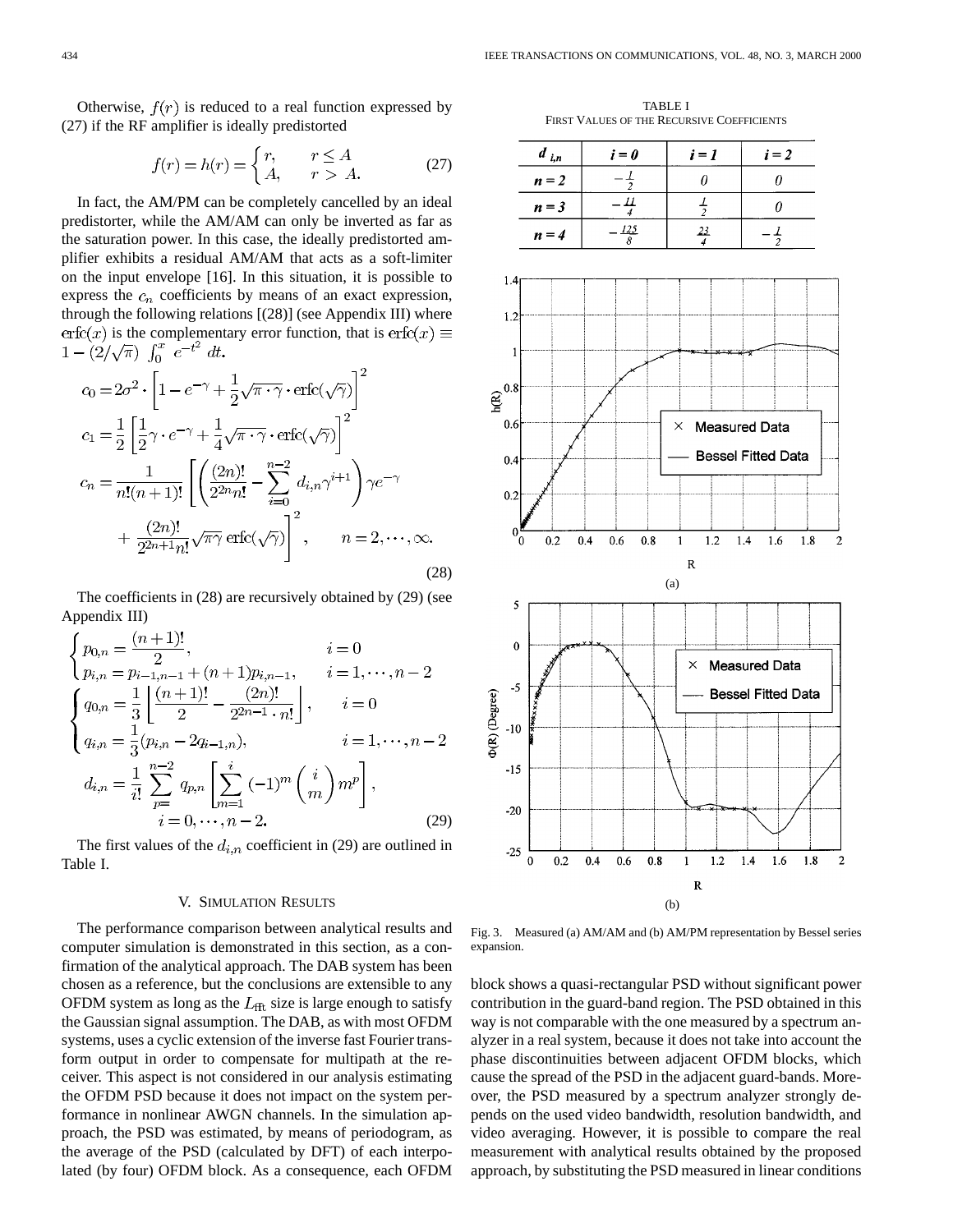

Fig. 4. DAB performance with AM/AM–AM/PM nonlinearities.

at the right-hand side of (9) or, equivalently, substituting its inverse Fourier transform into (6).

The DAB signal in the Mode I operating condition ( $L_{\text{fft}} =$ [2] is formed by 2048–length blocks characterized by 1 msec of duration (without the cyclic prefix), whose values have been oversampled four times in order to obtain an adequate signal representation in a nonlinear environment. The signal envelope of each interpolated block has been distorted during simulation by the curves (27) and (22) that represent the AM/AM–AM/PM distorting amplifier with and without ideal predistortion, respectively.

Both the BER degradation and the spectral regrowth have been evaluated for different γ (input-backoff). Eighty OFDM blocks have been used to estimate the PSD by simulation, in the way previously explained. Fig. 3 shows the AM/AM and AM/PM curves fitted by (22) using ten  $b_m$  coefficients while the corresponding obtained results are shown in Fig. 4. Both the PSD regrowth and the corresponding uncoded BER degradation are outlined by using (9) and (21), respectively.

Fig. 5 shows the same results when we take into account the ideal predistortion condition expressed by (27). All the analytical expressions used to obtain the system performance depend on the input-backoff  $(\gamma)$  value. However, it is important to esti-



mate the output-backoff (obo) for a meaningful comparison of the predistorted and nonpredistorted conditions. The obo is defined as the ratio between the maximum and the mean output power. It generally depends on both the γ value and on the  $f(r)$ nonlinear distortion, as expressed by

$$
obo = \frac{P_{\text{out,Max}}}{\overline{P}_{\text{out}}} = F[\gamma, f(r)].
$$
\n(30)

In the ideal predistortion case, the above expression becomes [20]

$$
obo = \gamma \cdot (1 - e^{-\gamma}). \tag{31}
$$

A performance comparison between the predistorted and nonpredistorted conditions is beyond the scope of this paper, as well as considerations about the optimum criterion to fix the  $obo$  in an OFDM system, and it will be the subject of future works.

However, an optimum agreement between simulated and analytical results is outlined by Figs. 4 and 5 both for the nonpredistorted and ideally predistorted amplifier when the obo is not too high (i.e.,  $obo < (9/10)$  dB). For higher obo values, the estimated PSD upper-bounds the simulated one. This fact can be explained because OFDM signals are not exactly Gaussian distributed, and their envelope is not perfectly Rayleigh distributed.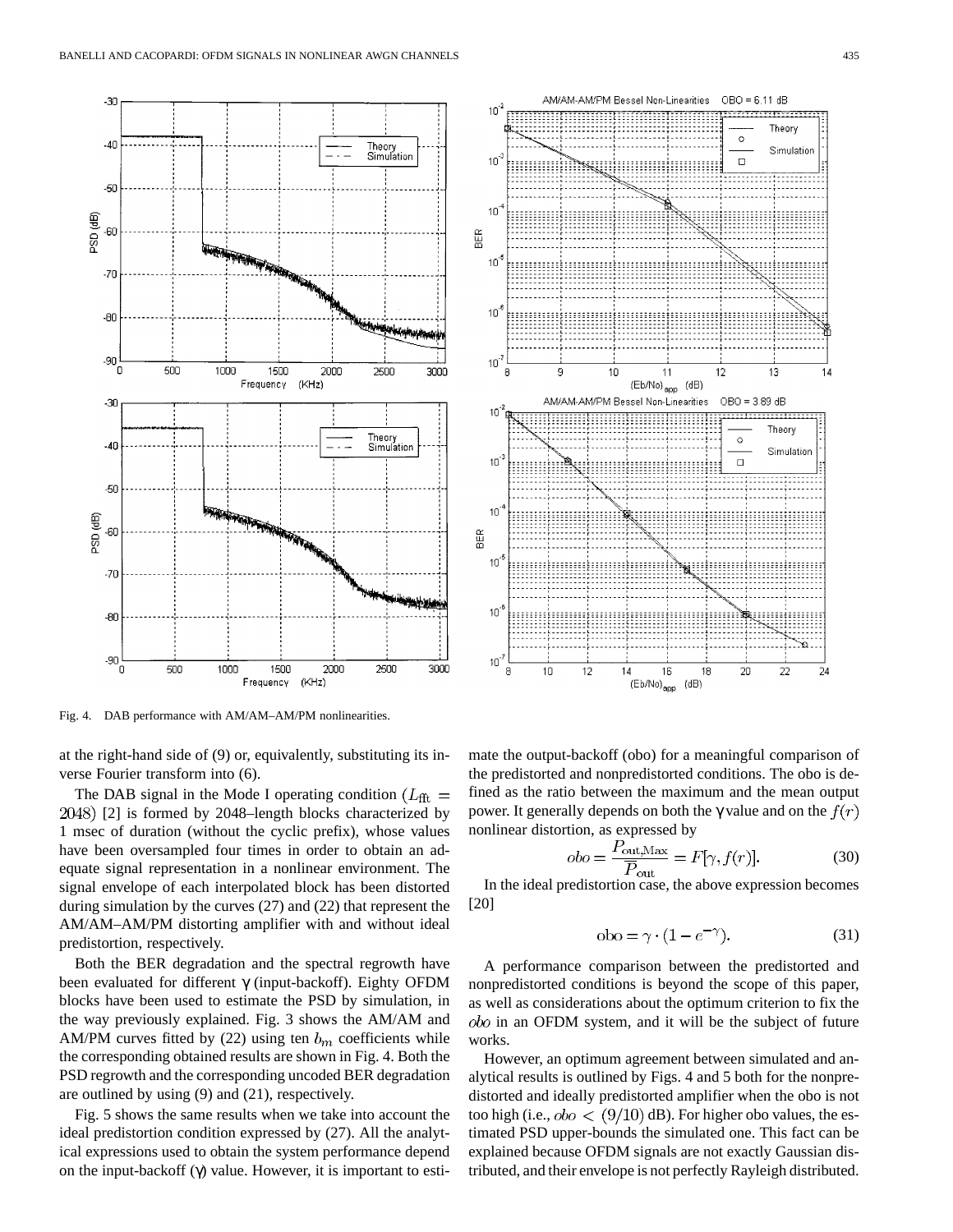



Fig. 5. DAB performance with ideal predistortion.

In particular, the maximum envelope will never be infinite, and the accuracy of approximating the pdf with a Rayleigh function is lower for high envelope values. For a certain nonlinear distortion  $f(r)$ , the increase of the γ value means the reduction of the  $\sigma$  standard deviation of the Gaussian input [see (23)], and as a consequence, the input signal is compressed in the lower region of the  $f(r)$  curve.

Power amplifiers are usually characterized (especially Class A amplifiers) by  $f(r)$  curves that are quasi-linear for low input values and that localize the distortions in the higher power zone. As a consequence, for high  $\gamma$  values, the nonlinear distortions occur prevalently in correspondence of input envelopes that belong to the right end part of the OFDM pdf where the Rayleigh approximation does not hold anymore. This implies that the  $c_n$  coefficient evaluation by (7) is not exact and the resulting PSD does not agree with the simulated one when the  $\gamma$  value is too high. The approximation error is reduced if the  $L_{\text{fft}}$  carrier number becomes higher, and consequently, the OFDM signal is better approximated by a Gaussian pdf. An ideally predistorted amplifier distorts the signal only for the high input powers after the saturation zone and, as a consequence, is more sensitive to the inadequate analytical representation for high input-backoff. For practical γ values below 9 dB, however, the PSD results testify to the correctness of the analytical derivation of the  $c_n$  coefficients for the output correlation function (6), while the BER results testify to the correctness of the proposed model for nonlinear AWGN channels.

Similar considerations can moreover be extended to nonlinear fading channels when the equalization technique at the receiver is considered [16]. Finally, Fig. 6 shows the baseband output PSD for a 2000–carrier OFDM system in linearized environment. Each term's contribution of (6) to the signal spectral re-growth is outlined for two different *obo* values.

## VI. CONCLUSIONS

We have reviewed the analytical background for expressing the output correlation function for complex Gaussian signals distorted by envelope dependent nonlinearities. Original results for AM/AM and AM/PM nonlinearities represented by Bessel series expansion have been derived. Original results are also outlined for the envelope clipping phenomenon which may be compared with the known results for the cartesian clipping [10], [23]–[25]. The envelope clipping is particularly interesting because it represents the ideal predistortion of the AM/AM and AM/PM nonlinearities introduced by high power amplifiers.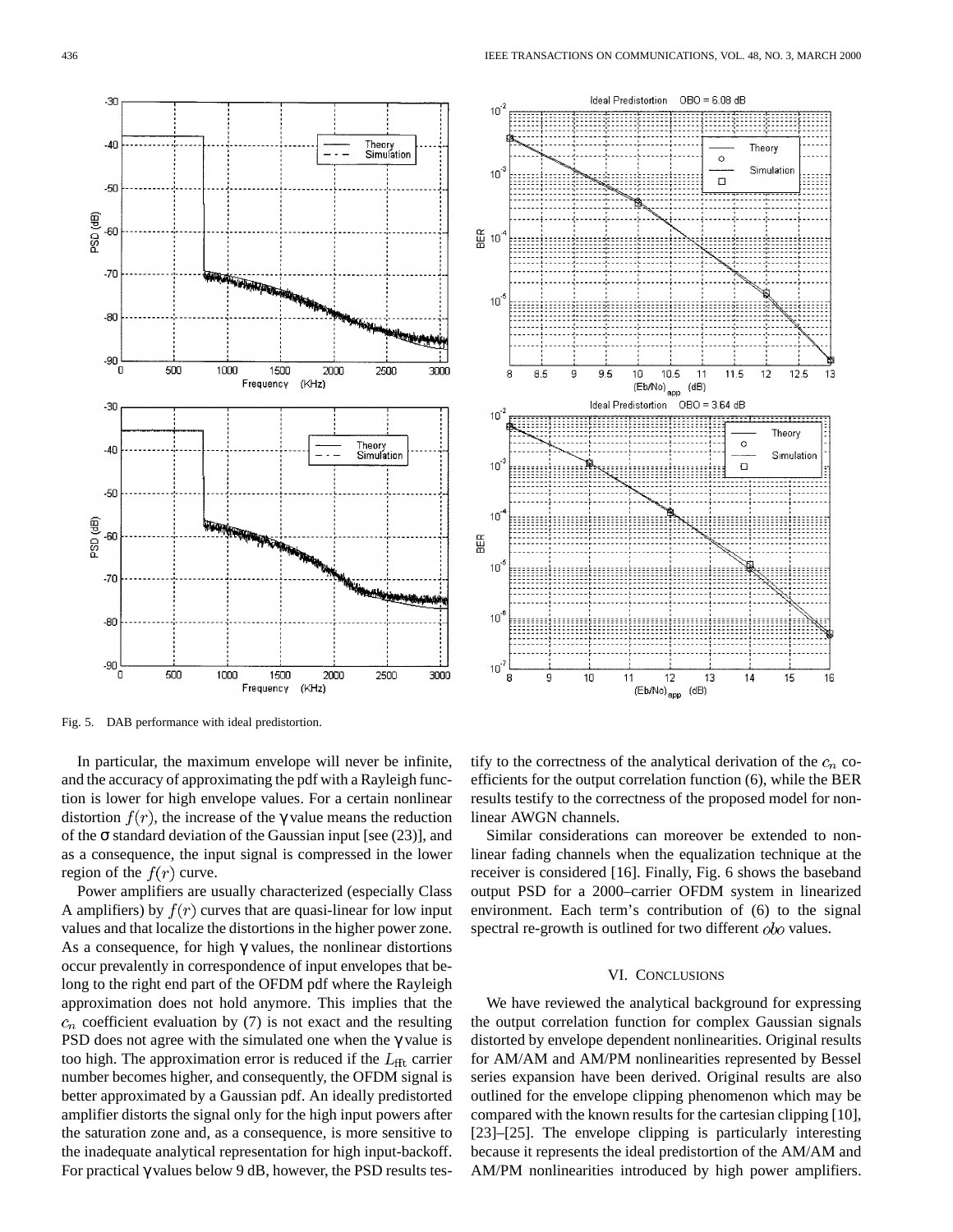

Fig. 6. Spectral components of an envelope clipped OFDM signal. (a) Ideal predistortion: N° carriers = 2000;  $\gamma = 6$  dB; obo = 6.08 dB. (b) Ideal predistortion:  $N^{\circ}$  carriers = 2000;  $\gamma = 3$  dB; obo = 3.63 dB.

These results have been used to propose a model for the analytical performance evaluation of OFDM systems in nonlinear AWGN channels. Computer simulations have validated both the proposed model and the analytical derivations. This approach constitutes a generalization and an improvement of the semianalytical approach already known in the literature [14]. The computer calculation time to predict the OFDM system performance has been dramatically reduced. The proposed approach can also be extended to nonlinear fading channels, in order to outline the OFDM system performance in realistic environments. In this case, the effects of the nonlinear distortion

noise on the equalizer performance must be taken into account, and this will be the subject of future work.

# APPENDIX A OUTPUT CORRELATION FUNCTION FOR NONLINEAR DISTORTIONS THAT DEPEND ON COMPLEX GAUSSIAN SIGNAL ENVELOPE

Denote

ś

$$
s(t) = x(t) + jy(t) = r(t) \cdot \exp[j\theta(t)] \quad (A.1)
$$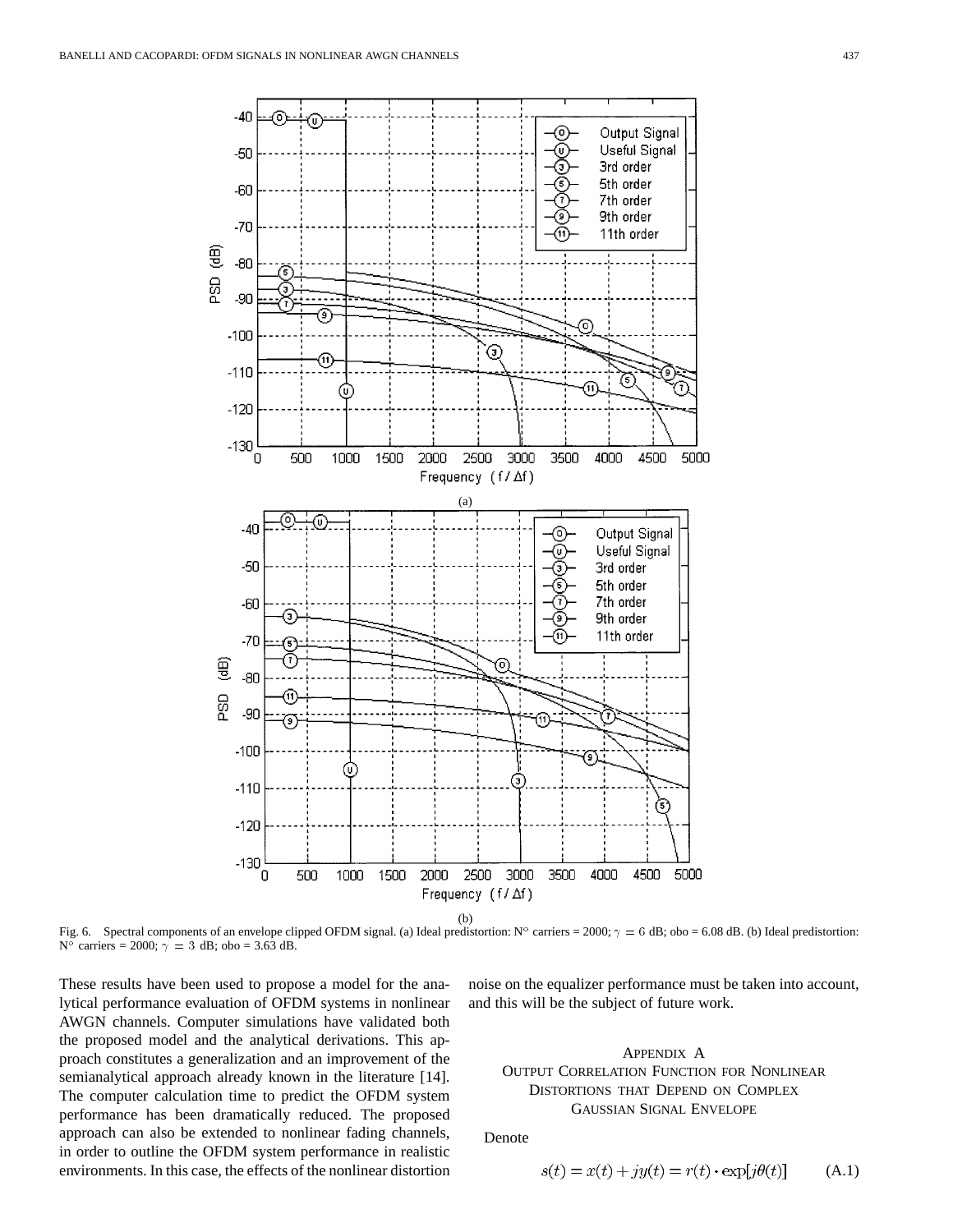a complex stationary Gaussian process with equal distributed, zero-mean, independent  $x(t)$  and  $y(t)$  components. Under these defined hypotheses

$$
x_1 = x(t),
$$
  $x_2 = x(t + \tau)$   
\n $y_1 = y(t),$   $y_2 = y(t + \tau)$  (A.2)

the joint pdf is expressed by

$$
p(x_1, x_2, y_1, y_2)
$$
  
=  $p(x_1, x_2) \cdot p(y_1, y_2)$   
=  $\frac{1}{(2\pi)^2 \sigma^4 (1 - \rho^2)}$   
 $\cdot \exp\left(-\frac{(x_1^2 + y_1^2) + (x_2^2 + y_2^2) - 2\rho(x_1 x_2 + y_1 y_2)}{2\sigma^2 (1 - \rho^2)}\right)$   
(A.3)

with the autocorrelation coefficient  $\rho$  and the input power  $2\sigma^2$ , respectively, expressed by

$$
\rho = \frac{R_{xx}(\tau)}{\sigma^2}
$$
  
= 
$$
\frac{E\{x_1 x_2\}}{E\{x_1^2\}}
$$
  

$$
2\sigma^2 = R_{ss}(0)
$$
  
= 
$$
2R_{xx}(0)
$$
 (A.4)

with  $E\{xy\}$  the statistical expectation

$$
E\{xy\} = \iint xy \cdot p(x, y) dx dy.
$$
 (A.5)

The input correlation function is by definition expressed by

$$
R_{ss}(\tau) = E\{s^*(t)s(t+\tau)\}
$$
  
=  $E\{s_1^*s_2\}$   
=  $E\{(x_1 - jy_1)(x_2 + jy_2)\}$   
=  $[R_{xx}(\tau) + R_{yy}(\tau)] + j[R_{xy}(\tau) - R_{yx}(\tau)].$  (A.6)

The above expression, for a complex process  $s(t)$  with equally distributed and independent real components, becomes

$$
R_{ss}(\tau) = 2 \cdot R_{xx}(\tau). \tag{A.7}
$$

If  $f(r)$  represents the complex nonlinear distortion function, which only depends on the input envelope of  $s(t)$ , then the output distorted signal is expressed by

$$
s_d(t) = g[s(t)] = g[r(t)e^{j\theta(t)}] = f[r(t)] \cdot e^{j\theta(t)}.
$$
 (A.8)

Based on the above definitions, the output correlation function is given by

$$
R_{s_d s_d} = E\{s_d^*(t)s_d(t+\tau)\}\
$$
  
=  $E\{g^*(r_1e^{j\theta_1})g(r_2e^{j\theta_2})\}\$   
=  $\iiint_{D(x_1,x_2,y_1,y_2)} g^*(x_1,y_1)g(x_2,y_2)$   
 $\cdot p(x_1,x_2,y_1,y_2) dx_1 dy_1 dx_2 dy_2.$  (A.9)

The integral in (A.9) in polar coordinates becomes

$$
R_{zz}(\tau) = - \iiint_{D(r_1, r_2, \theta_1, \theta_2)} g^*(r_1 e^{j\theta_1}) g(r_2 e^{j\theta_2})
$$

$$
\cdot p(r_1 \cos \theta_1, r_2 \cos \theta_2)
$$

$$
\cdot p(r_1 \sin \theta_1, r_2 \sin \theta_2) \cdot r_1 r_2 dr_1 dr_2 d\theta_1 d\theta_2.
$$
(A.10)

With some manipulations, substituting (A.8) and (A.3) into (A.10), it is straightforward to obtain

$$
R_{zz}(\tau) = \frac{2}{\alpha (2\pi\sigma)^2} \iint_{D(r_1, r_2)} f^*(r_1) f(r_2) r_1 e^{-(r_1/\alpha)} r_2 e^{-(r_2/\alpha)}
$$

$$
\cdot \left( \int_0^{2\pi} \int_0^{2\pi} \cos(\theta_1 - \theta_2) \right. \\ \cdot e^{(-2\rho r_1 r_2/\alpha) \cos(\theta_1 - \theta_2)} d\theta_1 d\theta_2 \right) dr_1 dr_2 \quad (A.11)
$$

with  $\alpha = 2\sigma^2(1-\rho^2)$ .

The double integral in (A.11) is computable by modified Bessel functions to obtain

$$
R_{zz}(\tau) = \iint_{D(r_1, r_2)} f^*(r_1) f(r_2) \cdot \frac{r_1 r_2}{\sigma^4 (1 - \rho^2)} e^{-(r_1^2 + r_2^2)/2\sigma^2 (1 - \rho^2)}
$$

$$
\cdot I_1 \left[ \frac{\rho r_1 r_2}{\sigma^2 (1 - \rho^2)} \right] dr_1 dr_2 \quad (A.12)
$$

where  $I_1(\cdot)$  is the modified Bessel function of the first order and first kind.

Making use of the Laguerre polynomial series expansion [22, eq. (5.11.3.7)], expressed by (A.13)  $\mathbb{R}^2$  and

$$
\sum_{n=0}^{\infty} \frac{1}{n+1} \cdot \rho^{2n} \cdot L_n^{(1)} \left( \frac{r_1^2}{2\sigma^2} \right) \cdot L_n^{(1)} \left( \frac{r_2^2}{2\sigma^2} \right)
$$
\n
$$
= \frac{e^{-\rho^2 (r_1^2 + r_2^2)/(1 - \rho^2) 2\sigma^2}}{(1 - \rho^2) \cdot \rho \frac{r_1 r_2}{2\sigma^2}} \cdot I_1 \left[ \frac{\rho r_1 r_2}{\sigma^2 (1 - \rho^2)} \right] \quad (A.13)
$$

and substituting it into  $(A.12)$ , the expression of the output correlation function becomes (A.14).

$$
R_{zz}(\tau) = \frac{1}{2\sigma^2} \int \int f^*(r_1) f(r_2) \cdot \frac{r_1^2}{\sigma^2} \frac{r_2^2}{\sigma^2} \cdot e^{-(r_1^2 + r_2^2)/2\sigma^2} \n\cdot \left[ \sum_{n=0}^{\infty} \frac{\rho^{2n+1}}{n+1} \cdot L_n^{(1)} \left( \frac{r_1^2}{2\sigma^2} \right) \cdot L_n^{(1)} \left( \frac{r_2^2}{2\sigma^2} \right) \right] dr_1 dr_2.
$$
\n(A.14)

The double integral in  $(A.14)$  is separable in respect to  $r_1$  and  $r_2$  to obtain the general expression (A.15).

$$
R_{zz}(\tau) = \frac{1}{2\sigma^2} \sum_{n=0}^{\infty} \frac{1}{n+1}
$$

$$
\cdot \left\| \int_{D(r)} f(r) \frac{r^2}{\sigma^2} e^{-r^2/2\sigma^2} L_n^{(1)}\left(\frac{r^2}{2\sigma^2}\right) dr \right\|^2 \rho^{2n+1}.
$$
(A.15)

## APPENDIX B NONLINEAR AMPLIFIER WITH AM/AM AND AM/PM EXPRESSED BY BESSEL SERIES EXPANSION

If  $f(r)$  is the complex AM/AM and AM/PM distortion function, it can be represented by Bessel series expansion (B.1) where  $b_m$  are  $(L+1)$  complex coefficients

$$
f(r) = h(r)e^{j\phi(r)} = \sum_{m=0}^{L} b_m J_1\left(\beta \frac{r}{\sqrt{2} \cdot \sigma}\right).
$$
 (B.1)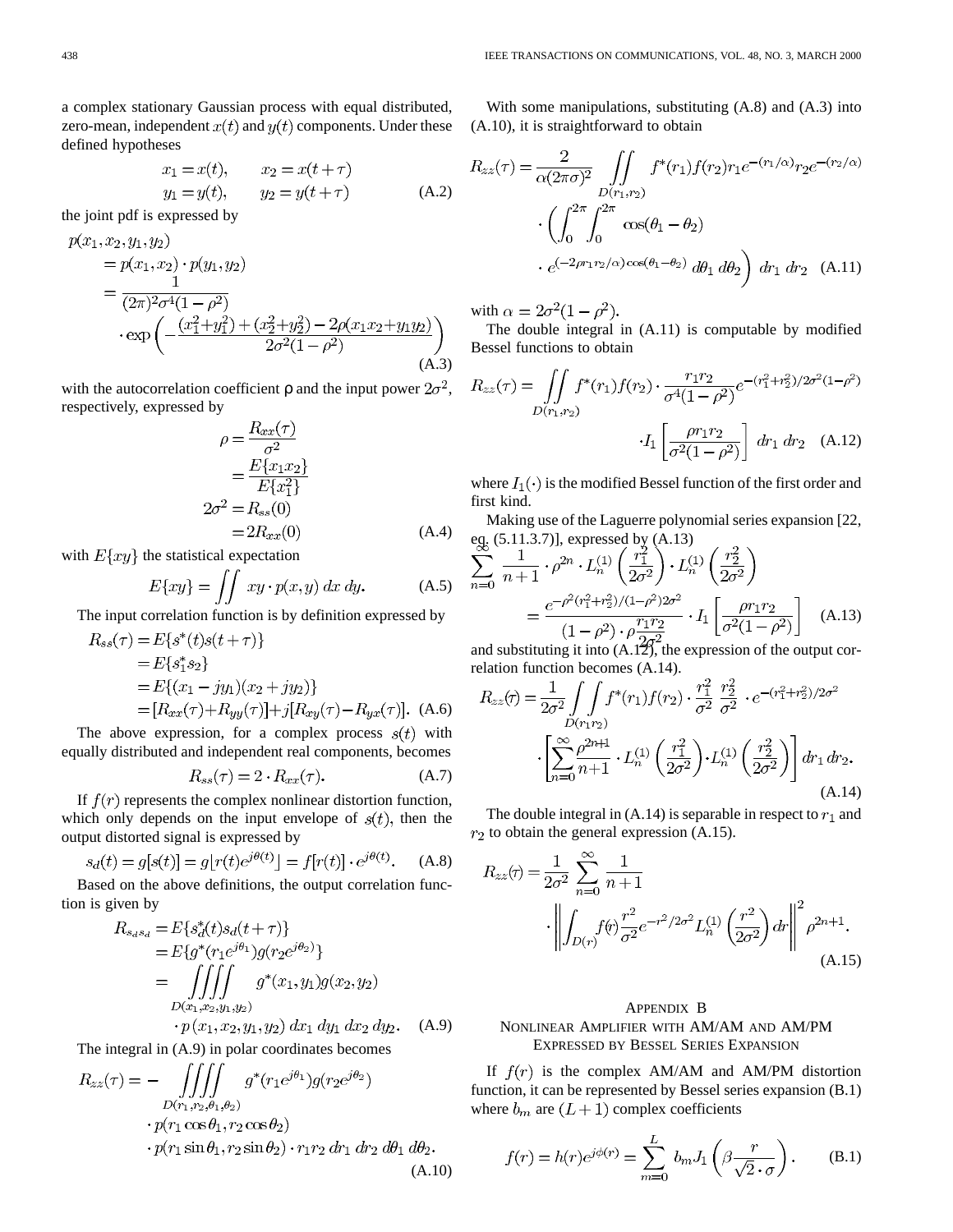The  $\beta$  parameter may be chosen equal to (B.2) to be compliant with the notation used in [16], with  $2\sigma^2$  representing the input power,  $R_{\text{max}}$  a normalization factor,  $A$  the input amplitude to which corresponds the saturation power, and  $\gamma$  the input-backoff defined in (23).

$$
\beta = \beta(m, \gamma) = \frac{(2m-1)\pi}{R_{\text{max}}} \sqrt{2} \cdot \sigma = \frac{(2m-1)\pi}{R_{\text{max}}} \cdot \frac{A}{\sqrt{\gamma}}.
$$
 (B.2)

Substituting  $(B.1)$  into  $(10)$ , we obtain the following expression for the coefficients:

$$
c_n = \frac{1}{2\sigma^2} \frac{1}{n+1} \cdot \left\| \int_{D(r)} \sum_{m=0}^{L} b_m J_1 \left( \beta(m, \gamma) \frac{r}{\sqrt{2} \cdot \sigma} \right) \right\|_{\mathcal{L}^2(\mathcal{D})} \cdot \frac{r^2}{\sigma^2} e^{-r^2/2\sigma^2} L_n^{(1)} \left( \frac{r^2}{2\sigma^2} \right) dr \right\|^2
$$

$$
= \frac{1}{n+1} \cdot \left\| \sum_{m=0}^{L} b_m \int_0^\infty \sqrt{y} \cdot e^{-y} J_1[\beta(m, \gamma) \cdot \sqrt{y}] \right\|^2 \cdot L_n^{(1)}(y) dy \right\|^2. \tag{B.3}
$$

The above integral is analytically solvable [22, eq. (2.19.12.6)] and (B.3) becomes

$$
c_n = \frac{1}{n!(n+1)!}
$$

$$
\cdot \left\| \sum_{m=0}^{L} b_m \cdot \left( \frac{\beta(m,\gamma)}{2} \right)^{2n+1} \cdot e^{-(\beta(m,\gamma)/2)^2} \right\|^2 \quad (B.4)
$$

which coincides with (24). It should be highlighted that the Bessel series representation (B.1) of the amplifier nonlinearity does not depend on the signal input power  $2\sigma^2$  (i.e., on the γ input-backoff). The PSD on the contrary depends on the γ input-backoff trough, the  $\beta$  parameter of (B.2).

# APPENDIX C IDEAL PREDISTORTION (ENVELOPE SOFT-LIMITER)

In this case, the nonlinear function  $f(r)$  is a real function expressed by

$$
f(r) = h(r) = \begin{cases} r, & r \le A \\ A, & r > A. \end{cases}
$$
 (C.1)

Substituting (C.1) into (10), the expression of the  $c_n$  coefficients becomes (C.2) with a variable change expressed by  $y =$  $r^2/\sigma^2$ .

$$
c_n = \frac{1}{n_1} \cdot \left\{ \int_0^{A/2\sigma^2} y \cdot e^{-y} \cdot L_n^{(1)}(y) + \frac{A}{\sqrt{2}\sigma} \cdot \left[ \int_0^{\infty} \sqrt{y} \cdot e^{-y} \cdot L_n^{(1)}(y) \, dy - \int_0^{A/2\sigma^2} \sqrt{y} \cdot e^{-y} \cdot L_n^{(1)}(y) \, dy \right] \right\}^2. \quad (C.2)
$$

The integrals in (C.2) are all analytically solvable (the first and third by [22, eqs. (2.19.1.1), (2.19.3.5)], respectively), and after some manipulations it is possible to obtain

$$
c_n = \frac{1}{n!(n+1)!} \left[ \frac{(2n)!}{n!} \frac{\sqrt{\pi \cdot \gamma}}{2^{n+1}} + \sum_{k=0}^{\infty} \frac{(n+k+1)!}{k!(k+1)!} \frac{(-1)^{k+1}}{(2k+3)} \cdot \gamma^{k+2} \right]^2
$$
 (C.3)

where  $\gamma = A^2/2\sigma^2$  is the input-backoff in respect to the softlimiter saturation point.

Expression (C.3) may be enough to calculate easily the  $c_n$  coefficient, if attention is paid to truncating the series expansions at a  $k$ -term high enough to make the error small enough. Anyway, it is possible to analytically calculate the sum of the series contained in (C.3) obtaining an exact closed-form expression for the  $c_n$  coefficients.

If  $P_n(k)$  is the  $(n-1)$ th-order polynomial expressed by

$$
P_n(k) = \frac{(n+k+1)!}{(k+2)!} = (k+3) \cdot (k+4) \cdot \dots \cdot (k+n+1)
$$

$$
= p_{0,n} + p_{1,n} \cdot k + \dots + p_{n-1,n} \cdot k^{n-1}.
$$
 (C.4)

 $Q_n(k)$  and  $R_{0,n}$  are the quotient and the remainder of the division of  $P_n(k)$  by  $(2k+3)$ , respectively, as expressed by

$$
P_n(k) = (2k+3) \cdot Q_n(k) + R_{0,n}
$$
  
= (2k+3) \cdot (q\_{0,n} + q\_{1,n} \cdot k  
+ \cdots + q\_{n-2,n} \cdot k^{n-2} + R\_{0,n}  
= (2k+3) \cdot \left(\sum\_{i=0}^{n-2} q\_{i,m} \cdot k^i\right) + R\_{0,n}. (C.5)

The above expression is meaningful only for  $n > 1$ . Substituting (C.5) into (C.3), the  $c_n$  expression becomes

$$
c_n = \frac{1}{n! \cdot (n+1)!} \left[ \frac{(2n)!}{n!} \frac{\sqrt{\pi} \cdot \gamma}{2^{n+1}} + \sum_{k=0}^{\infty} \frac{(-1)^{k+1}}{k!} \frac{[(2k+3) \cdot Q_n(k) + R_{0,n}]}{(2k+3)} \cdot \gamma^{k+2} \right]
$$
  

$$
= \frac{1}{n! \cdot (n+1)!} \left[ \frac{(2n)!}{n!} \frac{\sqrt{\pi} \cdot \gamma}{2^{n+1}} + \sum_{i=0}^{n-2} q_{i,n} \sum_{k=0}^{\infty} \frac{(-1)^{k+1}}{k!} k^i \gamma^{k+2} + \frac{R_{0,n}}{2} \gamma
$$
  

$$
\cdot \sum_{k=1}^{\infty} \frac{(-1)^k}{k!} \gamma^k - \frac{r_{0,n}}{2} \sqrt{\gamma} \cdot \sum_{k=1}^{\infty} \frac{(-1)^k}{k!} \frac{(\sqrt{\gamma})^{2k+1}}{2k+1} \right]^2.
$$
(C.6)

After some manipulations and making use of known series sums [22], (C.6) becomes (C.7)

$$
c_n = \frac{1}{n!(n+1)!} \left[ \sqrt{\pi \cdot \gamma} \cdot \left( \frac{(2n)!}{2^{2n+1} \cdot n!} - \frac{R_{0,n}}{4} \operatorname{erf} (\sqrt{\gamma}) \right) + \gamma \cdot e^{-\gamma} \cdot \left( \frac{R_{0,n}}{2} - \sum_{i=0}^{n-2} d_{i,n} \cdot \gamma^{i+1} \right) \right]^2 \quad \text{(C.7)}
$$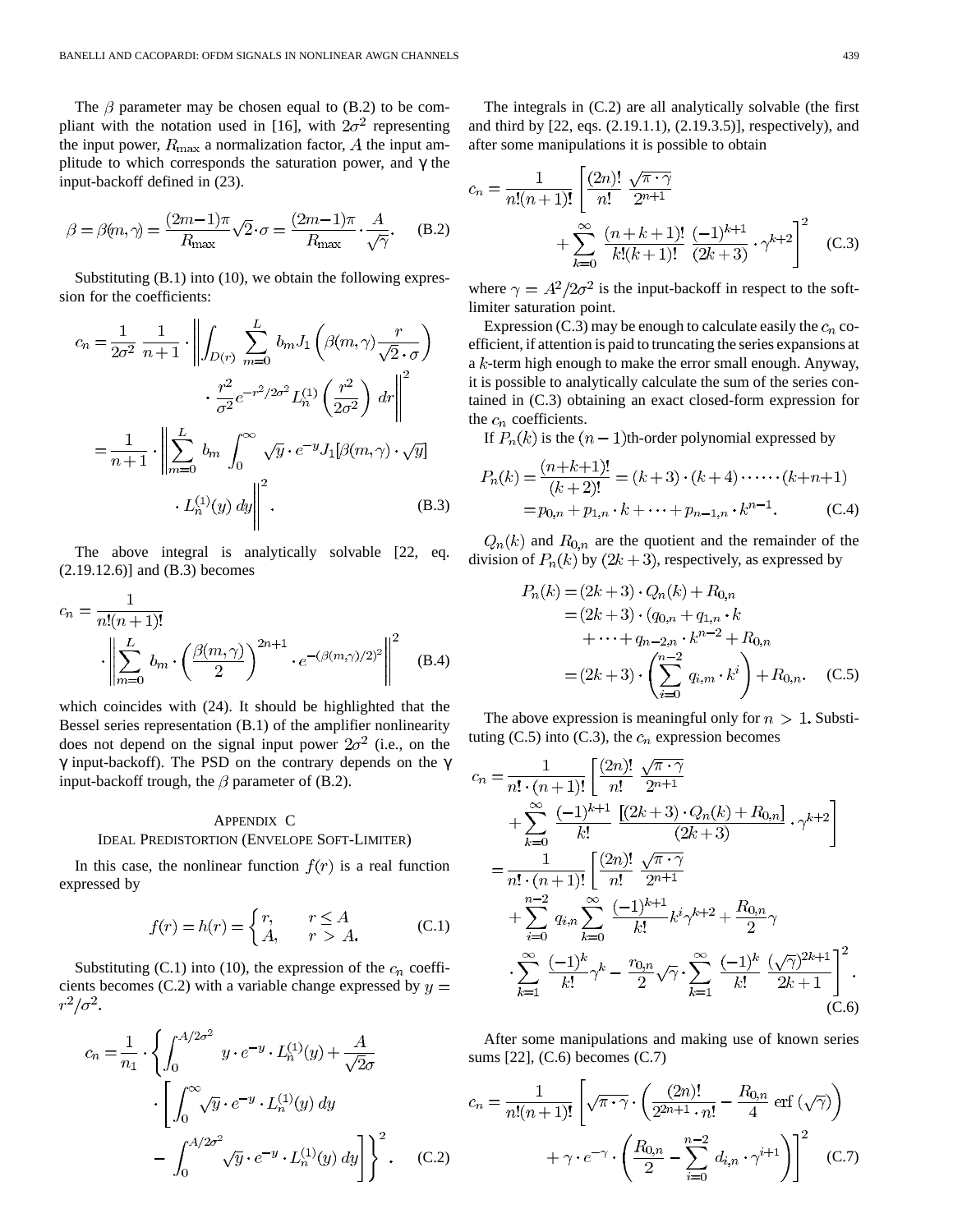with  $R_{0,n}$  simply obtained by (C.5) and expressed by (C.8) and the  $d_{i,n}$  coefficients that are expressed by (C.9)

$$
R_{0,n} = P_n \left(-\frac{3}{2}\right)
$$
  
=  $\frac{(2n-1)!}{2^{2(n-1)} \cdot (n-1)!}$   
=  $\frac{(2n)!}{2^{2n-1} \cdot n!}$  (C.8)

$$
d_{i,n} = \frac{1}{i!} \sum_{p=i}^{n-2} q_{p,n} \cdot \left[ \sum_{m=1}^{i} (-1)^m \binom{i}{m} m^p \right].
$$
 (C.9)

Now, we need to make coefficient  $q_{p,n}$  of  $Q_n(k)$  explicit as a function of coefficient  $p_{i,j}$  of  $P_n(k)$ .

From (C.5), it is possible to write (C.10)

$$
R_{0,n} = P_n(k) - (2k+3)Q_n(k)
$$
  
= 
$$
\sum_{i=0}^{n-1} p_{i,m}k^i - (2k+3) \cdot \sum_{i=0}^{n-2} q_{i,n}k^i
$$
  
= 
$$
(p_{0,n} = 3q_{0,n}) + \sum_{i=1}^{n-2} (p_{i,n} - 2q_{i-1,n} - 3q_{i,n})
$$
  

$$
\cdot k^i + (p_{n-1,n} - 2q_{n-2,n})
$$
 (C.10)

by which it is evident that

$$
p_{n-1,n} - 2q_{n-2,n} = 0, \t i = n - 1
$$
  

$$
p_{i,n} - 2q_{i-1,m} - 3q_{i,n} = 0, \t i = 1, \dots, n - 2
$$
  

$$
p_{0,n} - 3q_{0,n} = R_{0,n}, \t i = 0.
$$
 (C.11)

As a consequence, the  $q_{i,n}$  coefficients are recursively obtained by

$$
q_{0,n} = \frac{1}{3}(p_{0,n} - R_{0,n}), \qquad i = 0
$$
  
\n
$$
q_{i,n} = \frac{1}{3}(p_{i,n} - 2q_{i-1,n}) - 3q_{i,n}, \qquad i = 1, \dots, n-2
$$
  
\n
$$
q_{n-2,n} = \frac{1}{2}p_{n-1,n}, \qquad i = n-1.
$$
\n(C.12)

The  $p_{i,j}$  coefficient of  $P_n(k)$  can also be recursively calculated making use of the definition in (C.4)

$$
P_n(k) = (k+3)(k+4) \cdot (k+n+1)
$$
  
=  $P_{n-1}(k) \cdot (k+n+1)$  (C.13)

which can be exploited to obtain (C.14). The identity in (C.14) allows us to obtain the recursive expression for the  $p_{i,j}$  coefficient as expressed by (C.15).

$$
\sum_{i=0}^{n-1} p_{i,n}k^{i} = (k+n+1) \sum_{i=0}^{n-2} p_{i,n-1}k^{i}
$$
  
=  $p_{0,n} + \sum_{i=1}^{n-2} p_{i,n}k^{i} + p_{n-1,n}k^{n-1}$   
=  $(n+1)p_{0,n-1} + \sum_{i=1}^{n-2} [p_{i-1,n-1} + (n+1)p_{n-1}]k^{i} + p_{n-2,n-1}k^{n-1}$  (C.14)

$$
p_{n-1,n} = p_{n-2,n-1}, \t i = n-1
$$
  
\n
$$
p_{i,n} = p_{i-1,n-1} + (n+1) \cdot p_{i,n-1},
$$
  
\n
$$
i = 1, \dots, n-2
$$
  
\n
$$
p_{0,n} = (n+1) \cdot p_{0,n-1}, \t i = 0.
$$
 (C.15)

It is clear from (C.13) that

$$
p_{n-1,n} = 1 \quad \forall n
$$
  

$$
p_{0,n} = 3 \cdot 4 \cdot 5 \cdots (n+1) = \frac{(N+1)!}{2} \quad \forall n \quad (C.16)
$$

and by the combination of  $(C.15)$ ,  $(C.16)$ ,  $(C.12)$ , and  $(C.7)$ – $(C.9)$ , the recursive algorithm of Section II for the  $c_n$ coefficient calculation is obtained.

The  $c_n$  values for  $n = 0, 1$  are obtained in an analogous way from expression (C.3).

# APPENDIX D NOISE POWER ON THE  $K$ TH CARRIER

The receiver input in the time-domain after A/D conversion is expressed by

$$
s_r(mT_s) = s_u(mT_s) + n_d(mT_s) + n_r(mT_s)
$$
  
=  $\alpha \cdot s(mT_s) + n(mT_s)$ . (D.1)

The received symbol on the k<sup>th</sup> carrier after the DFT processing (see Fig. 1) is expressed by (D.2) by means of (14) and (16).

$$
z_r[k] = \sum_{m=0}^{L_{\text{fft}}-1} s_r[m]e^{-(2\pi/L_{\text{fft}})mk}
$$
  
=  $\alpha \sum_{m=0}^{L_{\text{fft}}-1} s[m]e^{-(2\pi/L_{\text{fft}})mk} + \sum_{m=0}^{L_{\text{fft}}-1} n[m]e^{-(2\pi/L_{\text{fft}})mk}$   
=  $\alpha z[k] + e_n[k].$  (D.2)

The power of the error contribution  $e_n[k]$  is expressed by

$$
P_{e_n}[k] = e\{e_n[k]e_n^*[k]\}
$$
  
\n
$$
= \left\{\sum_{m=0}^{L_{\text{fft}}-1} n[m]e^{-(2\pi/L_{\text{fft}})mk} \sum_{p=0}^{L_{\text{fft}}-1} n^*[p]e^{j(2\pi/L_{\text{fft}})pk} \right\}
$$
  
\n
$$
= \sum_{p=0}^{L_{\text{fft}}-1} \left[\sum_{m=0}^{L_{\text{fft}}-1} E\{n[m]n^*[p]\}e^{-(2\pi/L_{\text{fft}})mk} \right]
$$
  
\n
$$
\cdot e^{-(2\pi/L_{\text{fft}})pk}
$$
  
\n
$$
= \sum_{p=0}^{L_{\text{fft}}-1} \left[\sum_{m=0}^{L_{\text{fft}}-1} R_{nn}^*[m-p]e^{-(2\pi/L_{\text{fft}})mk} \right]
$$
  
\n
$$
\cdot e^{j(2\pi/L_{\text{fft}})pk}
$$
  
\n
$$
= \sum_{p=0}^{L_{\text{fft}}-1} [S_{nn}[-k] \cdot e^{-(2\pi/L_{\text{fft}})p(-k)}] \cdot e^{j(2\pi/L_{\text{fft}})pk}
$$
  
\n
$$
= \sum_{p=0}^{L_{\text{fft}}-1} S_{nn}[k]
$$
  
\n
$$
= L_{\text{act}} S_{nn} \left(\frac{k}{T_b}\right)
$$
  
\n
$$
= L_{\text{act}} S_{n_4 n_d} \left(\frac{k}{T_b}\right) + L_{\text{act}} S_{n_r n_r} \left(\frac{k}{T_b}\right) \tag{D.3}
$$